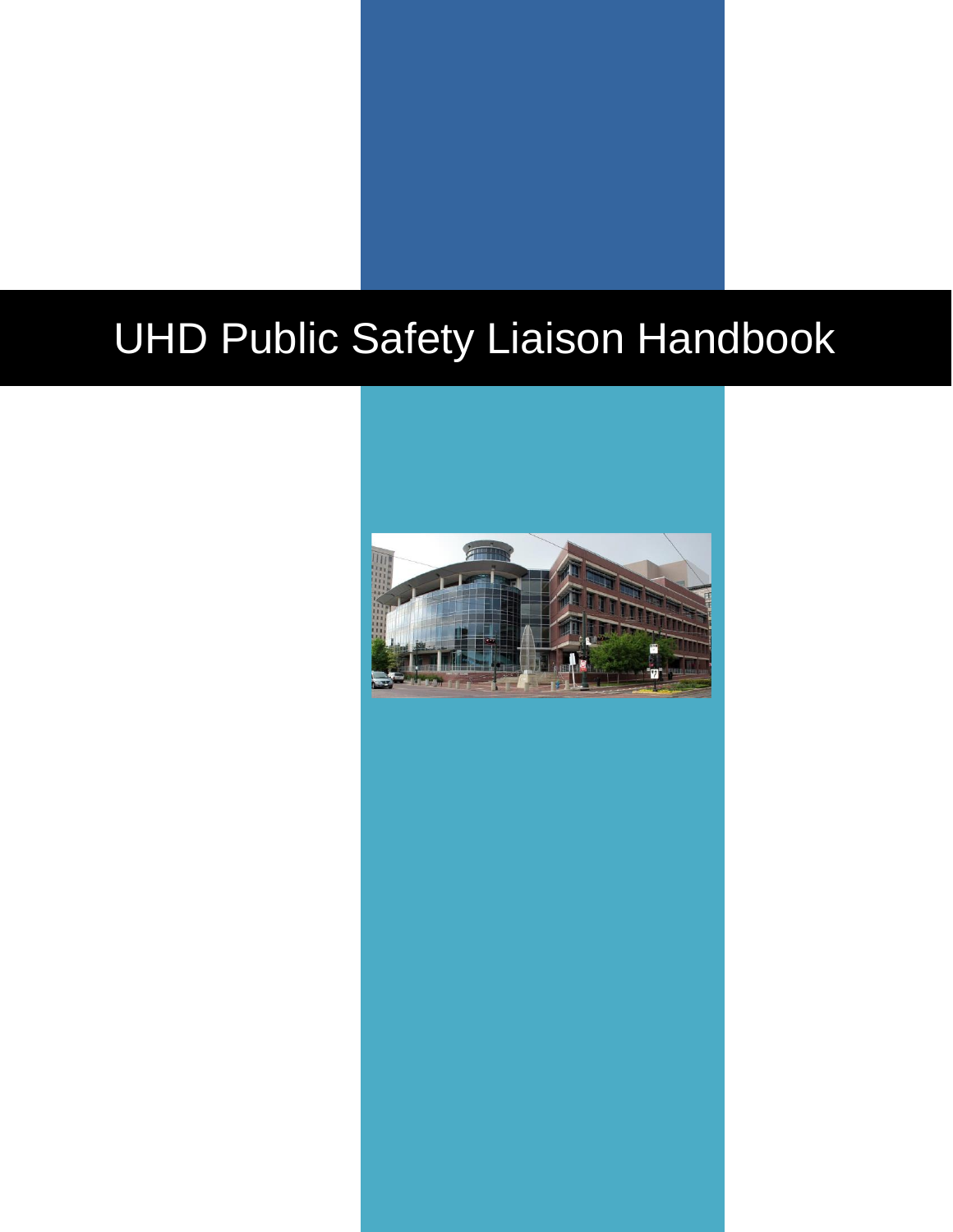# **TABLE OF CONTENTS**

# **SECTION PAGE**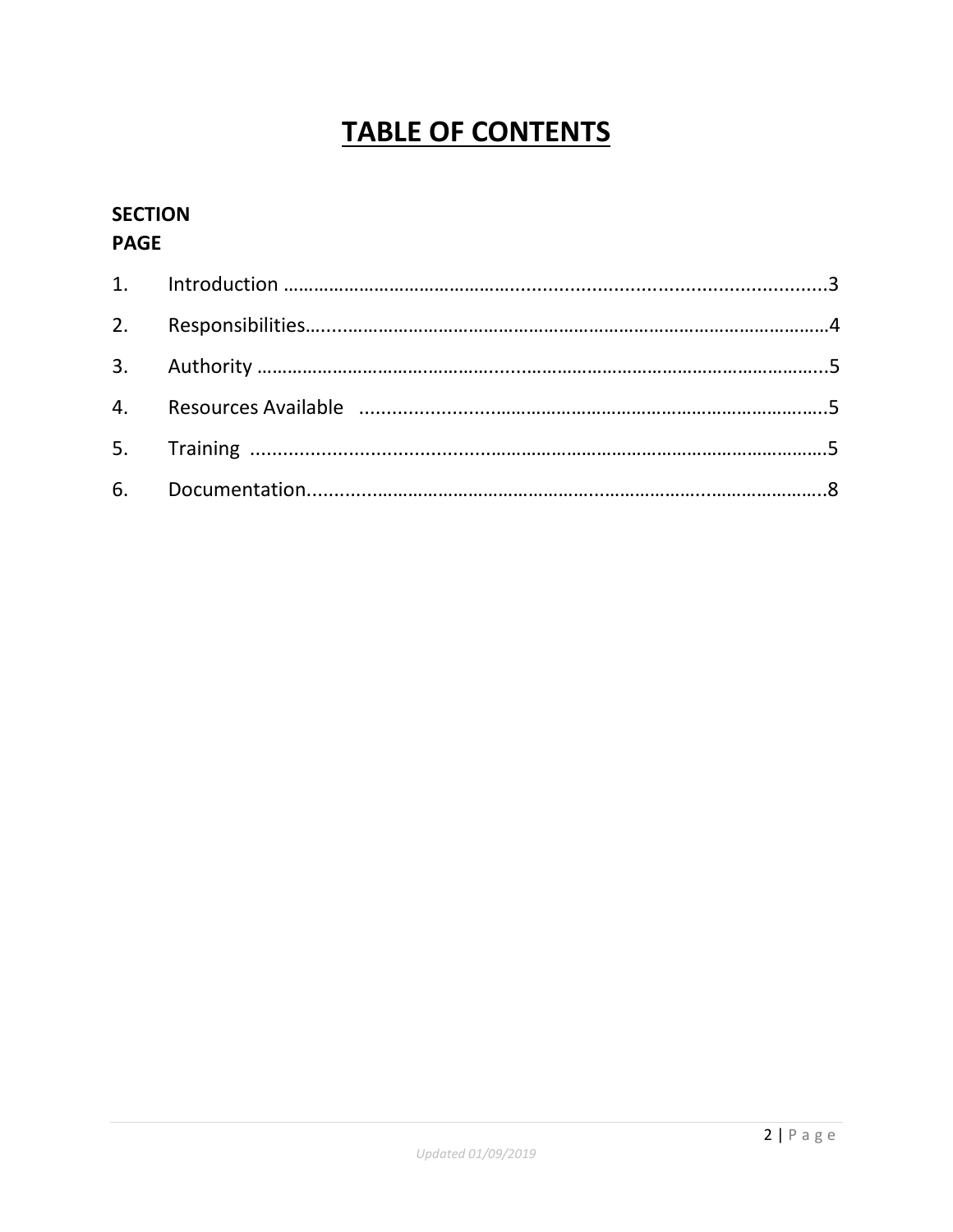### **1.0 INTRODUCTION**



#### **1.1 Purpose:**

The purpose of this Public Safety Liaison (PSL) Standard Operating Guidelines (SOG) is to prepare, assist and direct University of Houston Downtown (UHD) faculty and staff while serving as a PSL. The Public Safety Liaison SOG is designed as a basic tool to ensure all PSLs will have proper guidance on responsibilities, accountability, training and safety.

The Emergency Management Department recognizes a responsibility to provide as safe a university as possible. The goal of designating individuals as Public Safety Liaisons is to serve as safety coordinators. PSLs will help communicate and integrate Environmental Health and Safety (EHS), UHD Police Department (PD), Emergency Management (EM) and Fire Safety (FS) programs and policies into routine departmental operations. To ensure a successful PSL program UHD EM, will follow standards set by *Houston Fire Department Life Safety Bureau* and *National Fire Protection Association (NFPA) Guidelines.*

#### **1.2 Scope:**

This Public Safety Liaison SOG will cover those designated actions that Public Safety Liaisons must take in order to remain efficient in executing required duties and maintaining training status.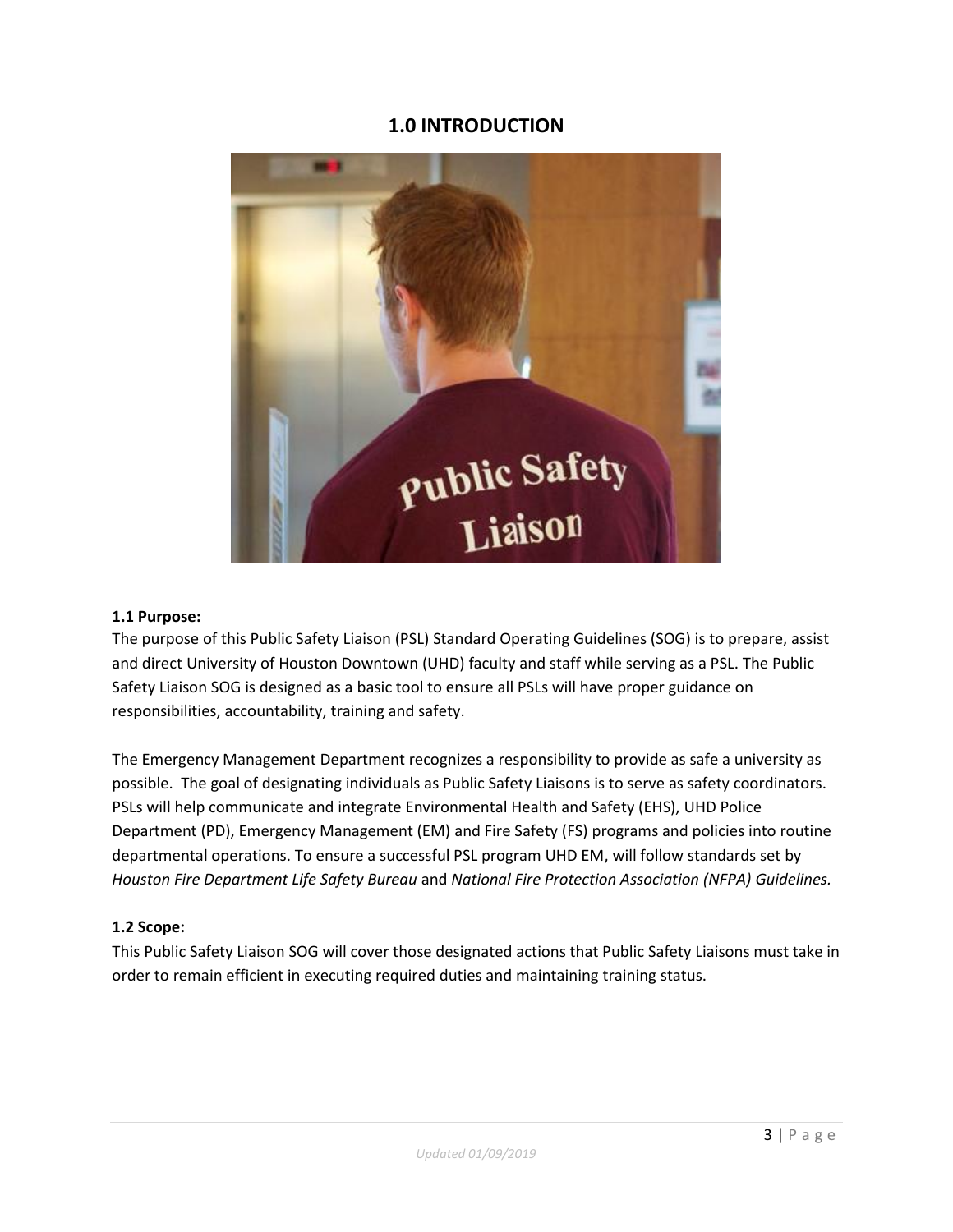#### **1.3 Responsibility & Authority**

Emergency Management's responsibility involves identifying responsibilities, recruiting and selecting PSLs, coordinating training, documenting training, ensuring resources are available and evaluating the PSL program. Emergency Management may relieve PSLs of their duties if deemed necessary.

#### **1.4 Safety**

Public Safety Liaisons must acknowledge that the primary concern is for individual (personal) safety first. One cannot help others if he/she is in danger. Emergency Management, EHS and UHD PD will ensure that Public Safety Liaison are properly trained and equipped with resources to ensure safe operations when conducting duties.

### **2.0 RESPONSIBILITIES**

2.1 Public Safety Liaisons will be Evacuation Coordinators (formerly Fire Wardens) facilitating a safe and orderly evacuation of occupants from danger to safe areas away from the floor/building during an emergency.

2.1.1 In the event of an emergency evacuation, Public Safety Liaisons shall:

- 1. Notify Emergency Management or UHD PD of pertinent information of the incident i.e. fire size, location, number of people injured.
- 2. Direct the evacuation of the floor in accordance with directions received and the following guidelines:
	- a. Do not use elevators unless directed by First Responders
	- b. Direct occupants to area stairwells to use for evacuation
	- c. Check the environment in the stair prior to entry for evacuation. If it is unusable, an alternate stairway should be selected and UHD PD or Emergency Management notified
	- d. Provide Emergency Management with periodic status reports

e. Evacuate to three or more levels below the fire floor in accordance with *Houston Fire Department Life Safety Bureau 7.4.2.3.c.* and keep Emergency Management and/or UHD PD Dispatcher informed regarding location of personnel

f. The HFD standard for evacuation of a mid (4-6 floors)/high-rise (7+ floors/75 ft) is to evacuate the fire floor (floors with smoke and/or fire present), the floor above and floor below. PSLs on the floor above the fire will notify EM and/or UHD PD Dispatcher of the stairwell being used for evacuation

g. Emergency Management will provide to the PSLs a list of the names of individuals who have requested Evacuation Assistance

3. Minimum procedure for fire alarm activation only: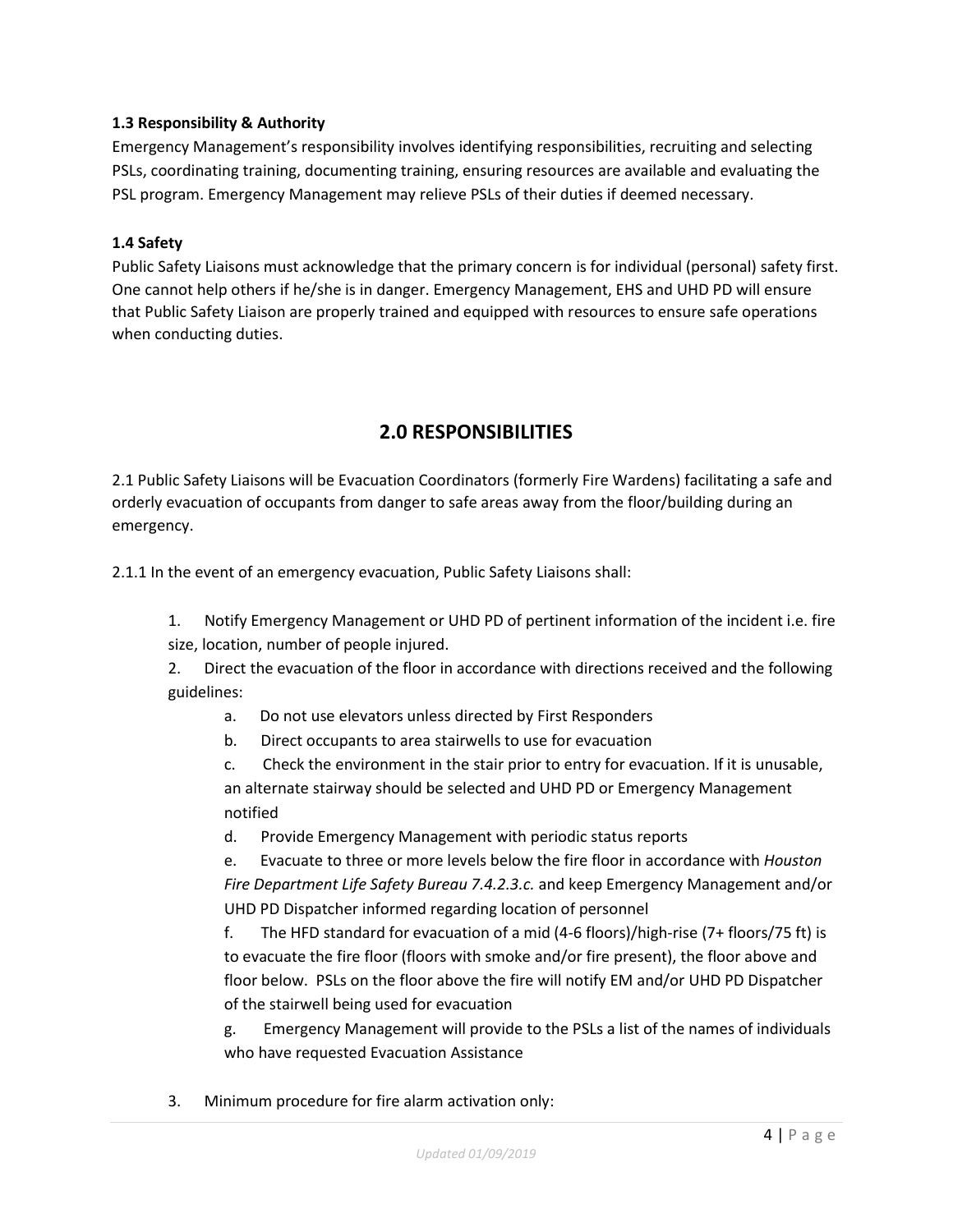- a. Gather your critical belongings/go-bags and close doors behind you
- b. Direct the occupants of their zone to the stairwell to prepare to evacuate

2.2 PSLs should communicate Emergency Management, Fire Safety, UHD Police Department and Environmental Health and Safety information to individuals in their zones.

2.3 PSLs should communicate observed unsafe practices, behaviors, conditions, or objects to Emergency Management, Fire Safety, UHD Police Department and Environmental Health and Safety.

2.4 The PSL will stay current on required training.

# **3.0 Authority**

3.1 The PSL has the authority and the responsibility to report any unsafe or hazardous conditions in the workplace.

3.2 When properly trained, the PSL has the authority, while using good judgment in determining the size of fire, to use the appropriate extinguisher to suppress a fire.

3.3 PSLs when activated and assigned during an emergency and/or drill have the authority to deny any personnel entry into the building while the emergency and/or drill is active or has not received an "All Clear" notification from the university.

# **4.0 RESOURCES AVAILABLE**

4.1 The University of Houston Downtown will provide PSLs with necessary resources and equipment to uphold the responsibilities given.

4.2 PSL shall be familiar with resources that are readily available, including the *Emergency Management* [web page,](https://www.uhd.edu/administration/emergency-management/Pages/Emergency-Management.aspx) [forms, reports,](https://www.uhd.edu/administration/emergency-management/Pages/GUIDES-AND-FORMS.aspx) and important UHD phone numbers.

# **5.0 TRAINING**

5.1 Training will be scheduled by EM, EHS and UHD PD.

5.1.1 PSLs must attend a UHD Public Safety Liaison Orientation course.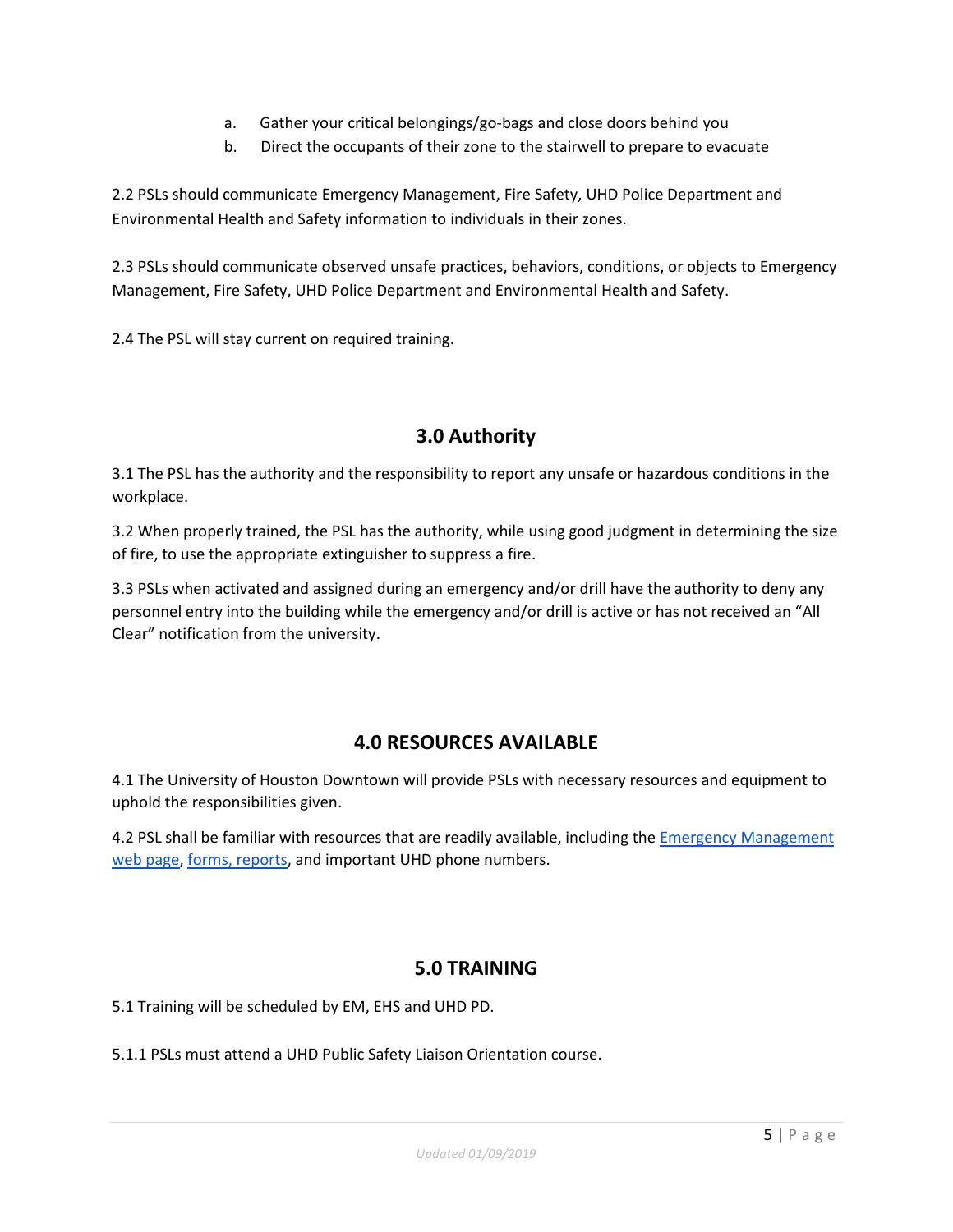5.2 PSLs will perform duties similar to fire wardens and therefore must be trained to help prevent, mitigate and report fire emergencies. PSLs will be training in the following:

- 1. Fire safety in the workplace
- 2. Fire extinguishers
- 3. Fire emergency procedures
- 4. Evacuation procedures

5.3 All PSLs will be notified of training and/or drills and will attend mandatory training. Emergency Management will also notify PSLs of optional training as it becomes available.

5.4 Training will be included related to these items:

1. Familiarization with the UHD Emergency Info webpage. Emergency Management, EHS and UHDPD will provide training videos, guides and forms as a resource to help PSLs succeed in preventing, responding, reporting and documenting emergency situations. Essential information can be found [@](https://www.uhd.edu/administration/emergency-management/Pages/Emergency-Management.aspx) [https://www.uhd.edu/administration/emergency](https://www.uhd.edu/administration/emergency-management/Pages/Emergency-Management.aspx)[management/Pages/Emergency-Management.aspx](https://www.uhd.edu/administration/emergency-management/Pages/Emergency-Management.aspx)

2. Assisting Emergency Management in promoting a safety bulletin board and ensure all workers are aware of its location. This should include:

- **Emergency telephone numbers sign**
- **Evacuation Guide (floor plans) and Evacuation Assembly Points**
- **Texas Hazard Communication** (Right-to-Know) Post " [Notice to Employees](https://www.dshs.texas.gov/hazcom/publications.aspx)" <https://www.dshs.texas.gov/hazcom/publications.aspx>
- **UHD Report of Safety or Health Hazard Form**
- **First Aid Program-** inspection of departmental first aid cabinets to track and replenish supplies (notify the EHS department)
- Specific safety information for your department

3. Reviewing Department Evacuation Plan (DEP) and completing the specified DEP Action Plan items

4. Participation with UHD Police Department's Active Shooter/Hostile Event Response Training is optional. Prior to any training or exercises, PSLs will be familiar with ["Run, Hide,](https://www.youtube.com/watch?v=5mzI_5aj4Vs)  [Fight"](https://www.youtube.com/watch?v=5mzI_5aj4Vs) and reporting criminal and suspicious activity guidelines.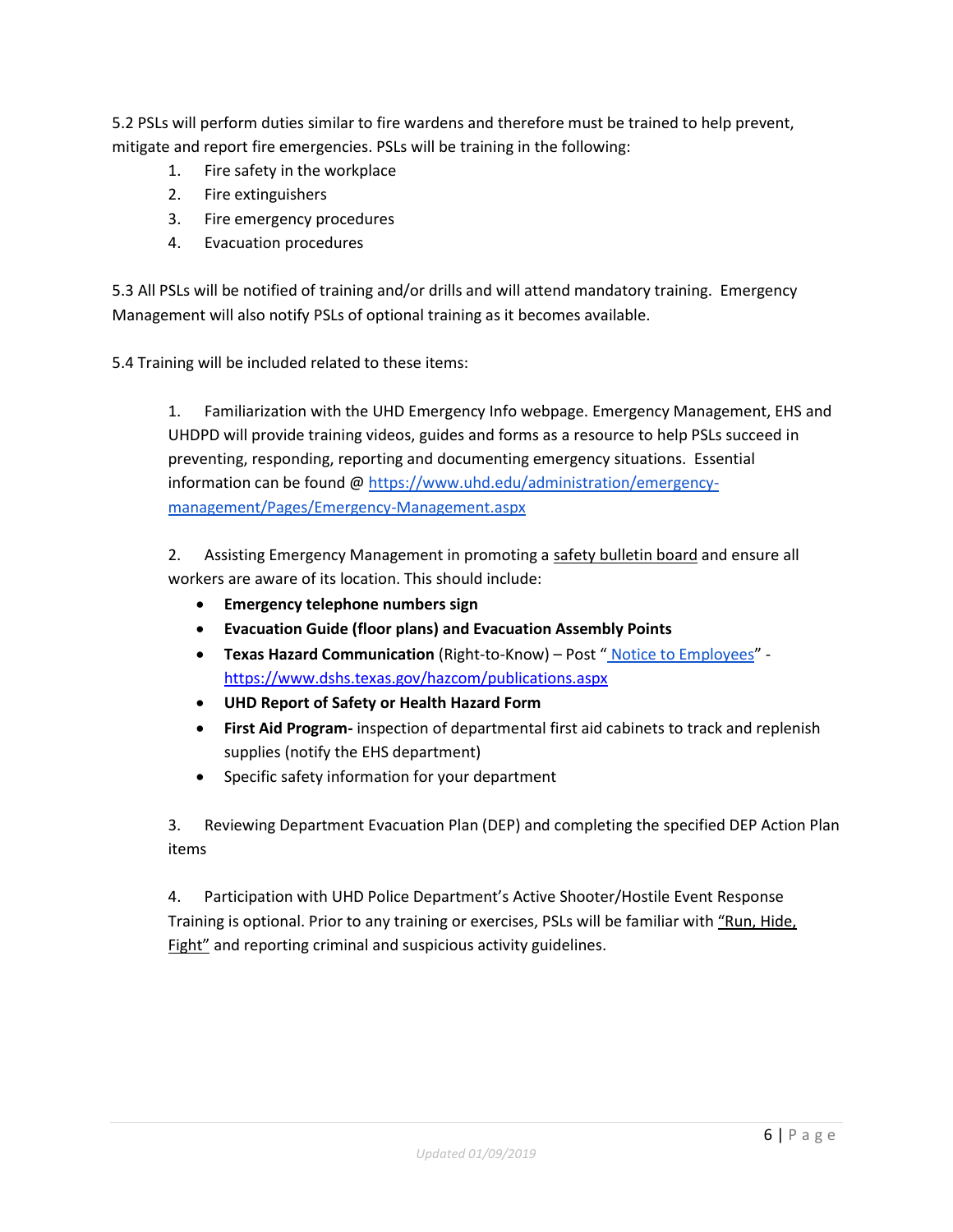### **5.5 Three Levels of PSL Training**

| <b>LEVEL 1</b>               |                    |  |  |
|------------------------------|--------------------|--|--|
| <b>TRAINING</b>              | <b>PROVIDED BY</b> |  |  |
| <b>PSL ORIENTATION</b>       | UHD/FIRE SAFETY    |  |  |
| <b>BUILDING EVACUATION</b>   | UHD/FIRE SAFETY    |  |  |
| FIRE EXTINGUISHER - HANDS ON | UHD/FIRE SAFETY    |  |  |
| FIRE SAFETY IN THE WORKPLACE | UHD/FIRE SAFETY    |  |  |
| FIRE EMERGENCY PROCEDURES    | UHD/FIRE SAFETY    |  |  |

| LEVEL <sub>2</sub>                                            |                    |  |  |
|---------------------------------------------------------------|--------------------|--|--|
| <b>TRAINING</b>                                               | <b>PROVIDED BY</b> |  |  |
| <b>HOSTILE INTRUDER - HANDS ON</b>                            | UHD/POLICE DEPT    |  |  |
| CPR//AED-HANDSON                                              | <b>UHD</b>         |  |  |
| <b>BASIC FIRST AID - HANDS ON</b>                             | UHD/FIRE SAFETY    |  |  |
| ICS-100                                                       | <b>FEMA</b>        |  |  |
| <b>COMMUNICATIONS DURING</b><br><b>EMERGENCIES - HANDS ON</b> | UHD/FIRE SAFETY    |  |  |
| INJURY REPORTING/GENERAL<br><b>AWARENESS</b>                  | UHD/EH&S           |  |  |
| CROWD ASSISTANCE - HANDS ON                                   | UHD/POLICE DEPT    |  |  |
| <b>TRAFFIC ASSISTANCE- HANDS ON</b>                           | UHD/POLICE DEPT    |  |  |